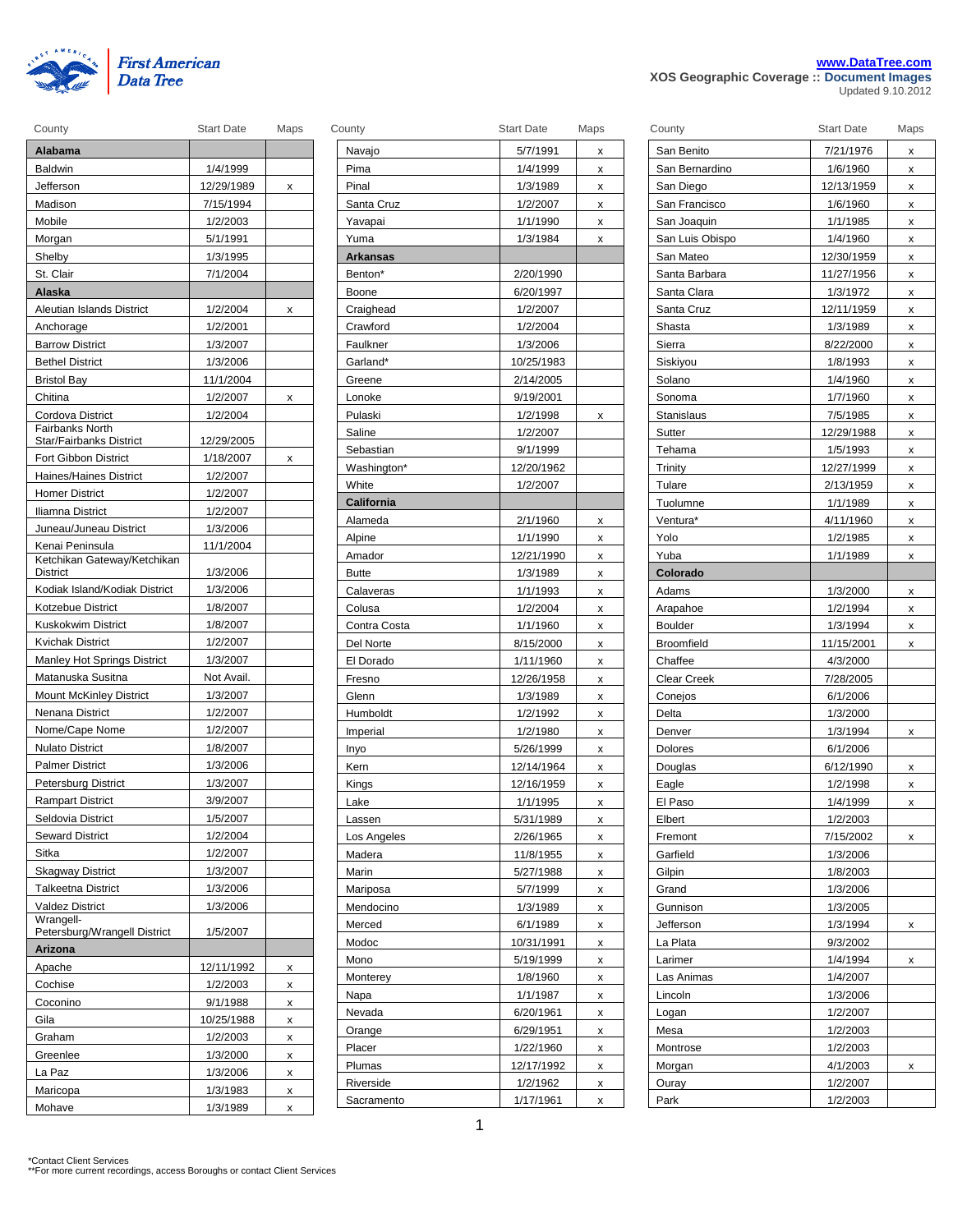

|  | www.DataTree.com |  |
|--|------------------|--|
|  |                  |  |

**XOS Geographic Coverage :: Document Images** Updated 9.10.2012

| Pitkin                      | 3/1/2005   |   |
|-----------------------------|------------|---|
| Prowers                     | 6/1/2005   |   |
| Pueblo                      | 1/2/2003   | x |
| Rio Blanco                  | 5/31/2005  |   |
| Rio Grande                  | 1/2/2007   |   |
| Routt                       | 1/3/2005   |   |
| Summit                      | 1/2/2003   |   |
| Teller                      | 1/3/2005   | x |
| Weld                        | 10/3/1994  |   |
| <b>Delaware</b>             |            |   |
| Kent                        | 1/3/2006   | X |
| <b>New Castle</b>           | 1/2/2003   | X |
| <b>District of Columbia</b> |            |   |
| District of Columbia        | 1/4/1999   | x |
| Florida                     |            |   |
| Alachua                     | 2/27/1995  | х |
| Baker                       | 4/1/1996   | x |
| Bay                         | 1/2/1997   |   |
| <b>Bradford</b>             | 1/2/1996   |   |
| <b>Brevard</b>              | 1/3/1984   | х |
| <b>Broward</b>              | 1/2/1980   | x |
| Calhoun                     | 10/4/1991  |   |
| Charlotte                   | 1/2/1985   | x |
| Citrus                      | 1/2/1979   | x |
| Clay                        | 1/13/1984  | x |
| Collier                     | 3/9/1979   | x |
| Columbia                    | 5/28/1997  |   |
| Dade                        | 1/2/1980   | x |
| De Soto                     | 1/2/1975   | x |
| Dixie                       | 1/1/1990   |   |
| Duval                       | 9/12/1979  | х |
| Escambia                    | 10/8/2003  |   |
| Flagler                     | 8/1/2003   |   |
| Franklin                    | 1/2/2002   |   |
| Gadsden                     | 10/9/2003  |   |
| Gilchrist                   | 1/3/1995   |   |
| Glades                      | 9/23/1994  |   |
| Gulf                        | 1/2/2003   |   |
| Hamilton                    | 11/27/2002 |   |
| Hardee                      | 12/30/2002 | x |
| Hendry                      | 2/10/1998  | x |
| Hernando                    | 12/31/1981 | x |
| Highlands                   | 1/24/1983  |   |
| Hillsborough                | 1/2/1986   | х |
| Holmes                      | 6/12/1981  |   |
| <b>Indian River</b>         | 1/2/1980   | x |
| Jackson                     | 11/20/1996 |   |
| Jefferson                   | 1/3/1994   |   |
| Lafayette                   | 1/2/2003   |   |
| Lake                        | 1/2/1988   | x |
| Lee                         | 12/7/1984  | x |
| Leon                        | 1/3/1983   | x |
| Levy                        | 1/2/2001   |   |
| Liberty                     | 1/2/1990   |   |
| Madison                     | 1/3/2000   | X |

| County                      | <b>Start Date</b> | Maps | County                | <b>Start Date</b> | Maps |
|-----------------------------|-------------------|------|-----------------------|-------------------|------|
| Pitkin                      | 3/1/2005          |      | Manatee               | 1/6/1988          | x    |
| Prowers                     | 6/1/2005          |      | Marion                | 1/2/1985          | x    |
| Pueblo                      | 1/2/2003          | x    | Martin                | 12/26/1979        | x    |
| Rio Blanco                  | 5/31/2005         |      | Monroe                | 12/23/1986        | x    |
| Rio Grande                  | 1/2/2007          |      | Nassau                | 1/2/1970          | x    |
| Routt                       | 1/3/2005          |      | Okaloosa              | 9/29/2003         | х    |
| Summit                      | 1/2/2003          |      | Okeechobee            | 7/1/2003          |      |
| Teller                      | 1/3/2005          | x    | Orange                | 12/19/1979        | x    |
| Weld                        | 10/3/1994         |      | Osceola               | 5/24/1988         | x    |
| <b>Delaware</b>             |                   |      | Palm Beach            | 1/2/1980          | x    |
| Kent                        | 1/3/2006          | x    | Pasco                 | 12/29/1986        | x    |
| <b>New Castle</b>           | 1/2/2003          | x    | Pinellas              | 9/30/1987         | x    |
| <b>District of Columbia</b> |                   |      | Polk                  | 3/3/1981          | х    |
| District of Columbia        | 1/4/1999          | x    | Putnam                | 10/27/2003        |      |
| Florida                     |                   |      | Saint Johns           | 1/21/1983         | х    |
| Alachua                     | 2/27/1995         | x    | Santa Rosa            | 9/10/2003         |      |
| Baker                       | 4/1/1996          | x    | Sarasota              | 3/6/1980          | x    |
| Bay                         | 1/2/1997          |      | Seminole              | 1/1/1981          | x    |
| <b>Bradford</b>             | 1/2/1996          |      | St. Lucie/Saint Lucie | 12/31/1979        | x    |
| Brevard                     | 1/3/1984          | x    | Sumter                | 1/2/1958          |      |
| <b>Broward</b>              | 1/2/1980          | x    | Suwannee              | 1/3/2000          |      |
| Calhoun                     | 10/4/1991         |      | Taylor                | 12/22/1995        |      |
| Charlotte                   | 1/2/1985          | x    | Union                 | 1/1/1992          |      |
| Citrus                      | 1/2/1979          | x    | Volusia               | 1/3/1984          | х    |
| Clay                        | 1/13/1984         | x    | Wakulla               | 1/2/1990          | x    |
| Collier                     | 3/9/1979          | x    | Walton                | 1/2/1991          | x    |
| Columbia                    | 5/28/1997         |      | Washington            | 1/4/2000          |      |
| Dade                        | 1/2/1980          | x    | Georgia               |                   |      |
| De Soto                     | 1/2/1975          | x    | Banks                 | Not Avail.        | x    |
| Dixie                       | 1/1/1990          |      | Barrow                | Not Avail.        | x    |
| Duval                       | 9/12/1979         | x    | <b>Bibb</b>           | 1/4/1993          |      |
| Escambia                    | 10/8/2003         |      | <b>Butts</b>          | Not Avail.        | x    |
| Flagler                     | 8/1/2003          |      | Catoosa               | Not Avail.        | x    |
| Franklin                    | 1/2/2002          |      | Chatham               | Not Avail.        | x    |
| Gadsden                     | 10/9/2003         |      | Cherokee              | Not Avail.        | x    |
| Gilchrist                   | 1/3/1995          |      | Clarke                | Not Avail.        | x    |
| Glades                      | 9/23/1994         |      | Clayton               | Not Avail.        | x    |
| Gulf                        | 1/2/2003          |      | Cobb                  | 1/2/1977          | x    |
| Hamilton                    | 11/27/2002        |      | Coweta                | Not Avail.        | x    |
| Hardee                      | 12/30/2002        | х    | Dawson                | Not Avail.        | x    |
| Hendry                      | 2/10/1998         | x    | Dekalb                | Not Avail.        | x    |
| Hernando                    | 12/31/1981        | X    | Douglas               | Not Avail.        | x    |
| Highlands                   | 1/24/1983         |      | Fayette               | Not Avail.        | x    |
| Hillsborough                | 1/2/1986          | x    | Floyd                 | Not Avail.        | x    |
| Holmes                      | 6/12/1981         |      | Forsyth               | 1/2/1980          | x    |
| <b>Indian River</b>         | 1/2/1980          | X    | Fulton                | Not Avail.        | x    |
| Jackson                     | 11/20/1996        |      | Gordon                | Not Avail.        | x    |
| Jefferson                   | 1/3/1994          |      | Greene                | Not Avail.        | x    |
| Lafayette                   | 1/2/2003          |      | Gwinnett              | Not Avail.        | х    |
| Lake                        | 1/2/1988          | x    | Habersham             | Not Avail.        | x    |
| Lee                         | 12/7/1984         | x    | Hall                  | Not Avail.        | x    |
| Leon                        | 1/3/1983          | x    | Haralson              | Not Avail.        | X    |
| Levy                        | 1/2/2001          |      | Henry                 | Not Avail.        | x    |
| Liberty                     | 1/2/1990          |      | Houston               | 9/8/1998          |      |
| Madison                     | 1/3/2000          | X    | Jackson               | Not Avail.        | x    |
|                             |                   |      |                       |                   |      |

| County            | <b>Start Date</b>  | Maps |
|-------------------|--------------------|------|
| Jasper            | Not Avail.         | х    |
| Lumpkin           | Not Avail.         | x    |
| Murray            | Not Avail.         | x    |
| Muscogee          | 1/1/1999           |      |
| Newton            | Not Avail.         | x    |
| Oconee            | Not Avail.         | x    |
| Oglethorpe        | Not Avail.         | x    |
| Paulding          | Not Avail.         | x    |
| Pickens           | Not Avail.         | х    |
| Polk              | Not Avail.         | x    |
| Putnam            | Not Avail.         | x    |
| Rabun             | Not Avail.         | x    |
| Richmond          | Not Avail.         | x    |
| Rockdale          | Not Avail.         | x    |
| Spalding          | Not Avail.         | x    |
| Stephens          | Not Avail.         | x    |
| Towns             | Not Avail.         | x    |
| Walton            | Not Avail.         | x    |
| White             | Not Avail.         | x    |
| Whitfield         | Not Avail.         | x    |
| Hawaii            |                    |      |
|                   | Search             |      |
| Hawaii            | Honolulu           | x    |
| Honolulu/State*   | 1/2/1980           | X    |
| Kauai             | Search<br>Honolulu | х    |
|                   | Search             |      |
| Maui              | Honolulu           | х    |
| Idaho             |                    |      |
| Ada               | 12/3/2003          | x    |
| Bannock           | 1/2/2001           |      |
| Benewah           | 6/1/2005           |      |
| Bingham           | 4/1/2005           |      |
| <b>Blaine</b>     | 1/3/2006           |      |
| <b>Bonner</b>     | 1/3/2006           |      |
| Bonneville        | 1/2/2001           |      |
| <b>Butte</b>      | 7/1/2005           |      |
| Camus             | 1/15/2008          |      |
| Canyon            | 4/1/2004           |      |
| Clark             | 1/2/2007           |      |
| Franklin          | 6/1/2005           |      |
| Fremont           | 6/1/2005           |      |
| Jefferson         | 8/1/2005           |      |
| Jerome            | 4/13/2005          |      |
| Kootenai          | 1/3/2006           |      |
| Madison           | 4/1/2005           |      |
| Nez Perce         | 1/2/2007           |      |
| Payette           | 1/2/2007           |      |
| Power             | 8/1/2005           |      |
| Shoshone          | 4/29/2005          |      |
| Teton             | 1/2/2008           |      |
| <b>Twin Falls</b> | 1/2/1998           |      |
| <b>Illinois</b>   |                    |      |
| Boone             | 1/2/2003           |      |
| Champaign         | 1/2/2002           |      |
| Coles             | 1/2/1997           |      |
| Cook              | 11/20/1985         | х    |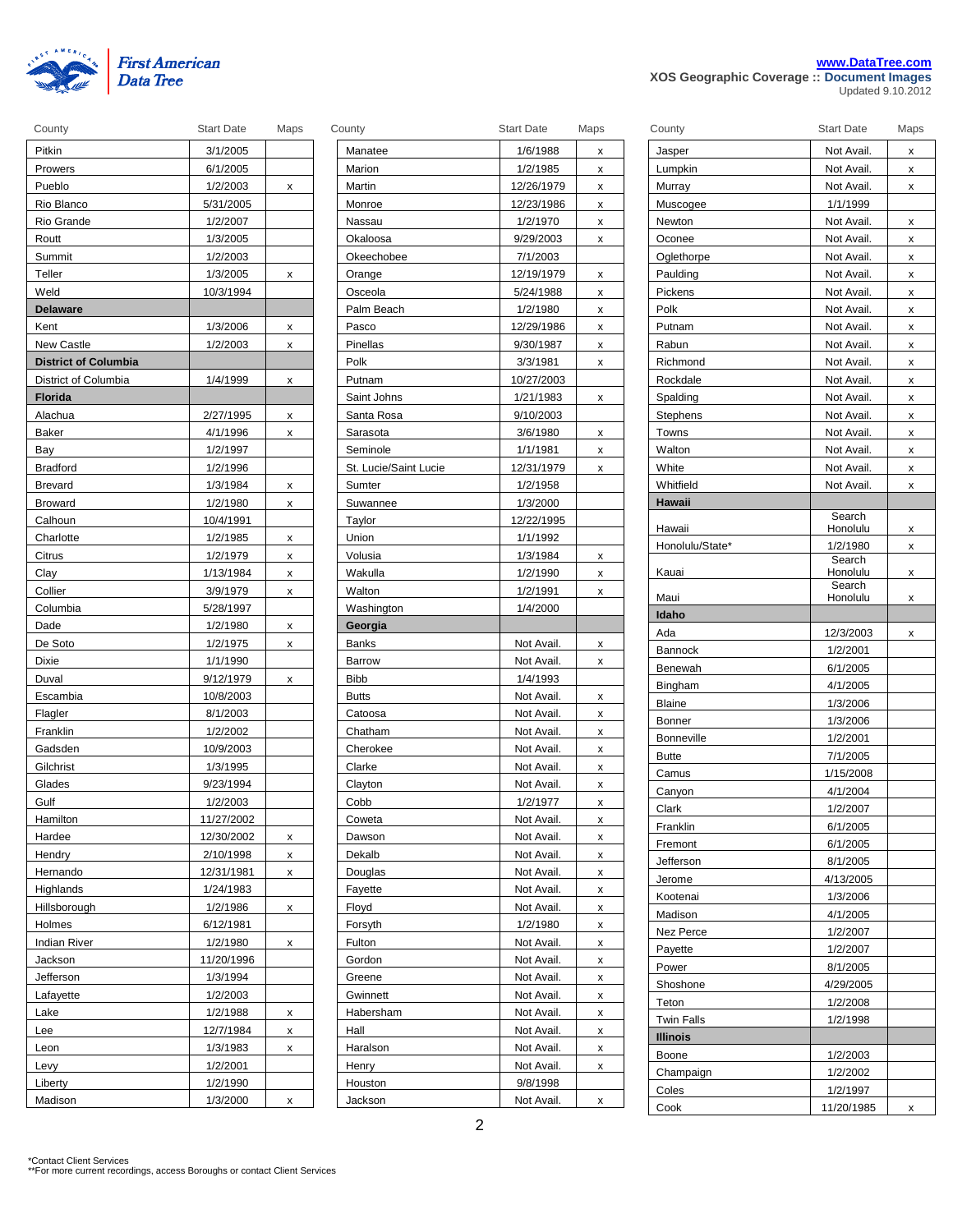

|  | www.DataTree.com                           |  |
|--|--------------------------------------------|--|
|  | XOS Geographic Coverage :: Document Images |  |

Updated 9.10.2012

| County                | <b>Start Date</b> | Maps | County                 | <b>Start Date</b> | Maps           | County             | <b>Start Date</b> | Maps         |
|-----------------------|-------------------|------|------------------------|-------------------|----------------|--------------------|-------------------|--------------|
| DeKalb                | 1/4/1999          |      | East Baton Rouge       | 1/3/2006          |                | Kalamazoo          | 11/16/1992        |              |
| Du Page               | 1/1/1989          | X    | Maine                  |                   |                | Kent               | 1/2/1992          |              |
| Jefferson             | 3/1/2006          |      | Knox                   | 1/3/2011          |                | Lapeer             | 2/17/2000         |              |
| Kane                  | 1/2/1990          |      | Piscataquis            | 1/3/2011          |                | Lenawee            | 12/7/1995         |              |
| Kankakee              | 1/2/2007          |      | Maryland               |                   |                | Livingston         | 1/2/1998          |              |
| Kendall               | 1/2/1986          |      | Allegany               | 10/15/2004        | x              | Macomb             | 1/2/1987          | X            |
| Knox                  | 1/2/2009          |      | Anne Arundel           | 1/1/1969          | $\pmb{\times}$ | Midland            | 6/4/1992          |              |
| La Salle              | 1/2/2001          |      | <b>Baltimore</b>       | 1/1/1965          | x              | Monroe             | 8/10/2003         |              |
| Lake                  | 9/1/1988          | x    | <b>Baltimore City</b>  | 1/1/1973          | х              | Muskegon           | 1/4/1993          |              |
| Lee                   | 1/2/2008          |      | Calvert                | 1/1/1992          | x              | Oakland            | 12/30/1986        | X            |
| Macon                 | 1/2/2007          |      | Caroline               | 5/1/1997          | x              | Ottawa             | 1/2/1996          |              |
| Madison               | 5/14/1990         |      | Carroll                | 1/1/1990          | x              | Roscommon          | 1/2/2009          |              |
| McHenry               | 9/28/1988         |      | Cecil                  | 1/2/2002          | х              | Saginaw            | 1/5/1995          |              |
| McLean                | 1/2/2003          |      | Charles                | 1/1/1990          | х              | Sanilac            | 1/19/1994         |              |
| Morgan                | 7/3/2006          |      | Dorchester             | 11/26/2003        | х              | Shiawassee         | 6/8/1998          |              |
| Ogle                  | 3/1/2006          |      | Frederick              | 1/1/1972          | X              | Tuscola            | 1/2/2002          |              |
| Peoria                | 1/3/2005          |      | Garrett                | 6/27/1996         | x              | Van Buren          | 5/1/2006          |              |
| Saline                | 8/1/2007          |      | Harford                | 1/1/1970          | x              | Washtenaw          | 12/30/1985        | X            |
| St. Clair/Saint Clair | 1/2/1990          |      | Howard                 | 1/1/1965          | x              | Wayne              | 1/2/1987          | X            |
| Tazewell              | 1/2/2002          |      | Kent                   | 5/31/1996         | x              | <b>Minnesota</b>   |                   |              |
| Will                  | 1/4/1988          |      | Montgomery             | 1/3/1977          | x              | Beltrami           | 1/2/2002          |              |
| Williamson            | 1/2/2007          |      | Prince George          | 1/1/1964          | х              | Dakota             | 9/23/2002         |              |
| Winnebago             | 1/4/1999          |      | Queen Anne's           | 1/3/1995          | x              | Goodhue            | 1/2/2007          |              |
| Woodford              | 1/2/1987          |      | Somerset               | 5/21/1996         | x              | Hennepin           | 1/2/2008          |              |
| Indiana               |                   |      | St. Mary's             | 2/21/1995         |                | Rice               | 1/2/2008          |              |
| Daviess               | 1/2/2002          |      | Talbot                 | 1/2/1996          | x              | St. Louis          | 1/2/2003          |              |
| Lake                  | 1/1/1987          |      | Washington             | 1/2/2002          | x              | Wright             | 1/2/2007          |              |
| Porter                | 5/27/2003         |      | Wicomico               | 1/3/2000          | х              | <b>Mississippi</b> |                   |              |
| lowa                  |                   |      | Worcester              | 7/2/1996          | х              | De Soto            | 5/1/1995          |              |
| Dallas                | 11/9/1989         |      | <b>Massachusetts</b>   |                   |                | Lincoln            | 1/1/1987          |              |
| Dubuque               | 1/2/1997          |      | Berkshire-Cent         | 1/1/1993          |                | Madison            | 1/5/2004          |              |
| Johnson               | 1/3/1995          |      | Berkshire-Nort         | 1/1/1993          |                | <b>Missouri</b>    |                   |              |
| Linn                  | 2/7/1994          |      | Berkshire-Sout         | 1/1/1993          |                | Buchanan           | 1/2/2007          |              |
| Polk                  | 1/2/2004          |      | <b>Bristol-Central</b> | 1/2/2003          |                | <b>Butler</b>      | 1/2/2003          |              |
| Scott                 | 1/3/1994          |      | Bristol-Sth            | 1/2/2003          |                | Cass               | 1/4/1999          |              |
| Warren                | 1/2/2007          |      | Dukes                  | 1/3/2000          |                | Clay               | 5/19/2000         |              |
| Kansas                |                   |      | Essex-Nth              | 1/8/1990          |                | Franklin           | 1/2/2003          | <b>X</b>     |
| Brown                 | 1/2/2008          |      | Essex-South            | 1/3/1983          |                | Greene             | 1/2/2001          |              |
| Douglas               | 12/15/1994        |      | Franklin               | 1/1/1958          |                | Howell             | 1/2/2007          |              |
| Johnson               | 1/3/1972          |      | Hampshire              | 1/2/1990          |                | Jackson            | 1/2/1998          | X            |
| Leavenworth           | 7/31/1996         |      | Middlesex-Nth          | 11/2/1987         | x              | Jefferson          | 1/2/2002          | $\mathsf{x}$ |
| Sedgwick              | 1/3/1990          |      | Middlesex-Sth          | 12/31/1986        | X              | Morgan*            | 1/2/2007          |              |
| Wyandotte             | 10/23/1989        |      | Nantucket              | 1/3/2000          |                | Platte             | 12/23/1997        |              |
| Kentucky              |                   |      | Norfolk                | Not Avail.        | x              | Polk               | 2/1/2007          |              |
| Breckenridge          | 12/27/2007        |      | Suffolk                | 12/29/1989        |                | Reynolds           | 9/4/2007          |              |
| Calloway              | 1/2/2007          |      | Worcester-Nth          | 12/27/1989        | x              | Saint Charles      | 1/1/1990          |              |
|                       | 1/2/2008          |      | Worcester-Sth          |                   |                |                    |                   | X            |
| Campbell-Alexandria   |                   |      |                        | 1/2/1990          |                | Saint Louis        | 1/3/1967          | X            |
| Campbell-Newport      | 1/2/2008          |      | Michigan               |                   |                | St Louis City      | 1/5/1990          | X            |
| Clay                  | 8/24/2006         |      | Allegan                | 12/28/1994        |                | Stone              | 1/3/2000          |              |
| Fulton                | 7/2/2007          |      | Barry                  | 2/12/2004         | x              | Taney              | 7/2/2007          |              |
| Hardin                | 1/1/1979          |      | Bay                    | 1/4/1999          |                | <b>Montana</b>     |                   |              |
| Jefferson             | 1/2/2003          |      | Calhoun                | 1/2/1990          |                | Cascade            | 1/2/2002          |              |
| Kenton                | 1/2/2008          |      | Clinton                | 12/30/1991        |                | Fergus             | 1/2/2008          |              |
| Owen                  | 7/1/2008          |      | Eaton                  | 12/27/1991        |                | Flathead           | 1/2/1998          |              |
| Louisiana             |                   |      | Ingham                 | 1/2/1991          |                | Gallatin           | 1/3/2000          |              |

| County                 | Start Date               | Maps |
|------------------------|--------------------------|------|
| East Baton Rouge       | 1/3/2006                 |      |
| <b>Maine</b>           |                          |      |
| Knox                   | 1/3/2011                 |      |
| Piscataquis            | 1/3/2011                 |      |
| <b>Maryland</b>        |                          |      |
| Allegany               | 10/15/2004               | x    |
| Anne Arundel           | 1/1/1969                 | х    |
| <b>Baltimore</b>       | 1/1/1965                 | X    |
| <b>Baltimore City</b>  | 1/1/1973                 | Χ    |
| Calvert                | 1/1/1992                 | x    |
| Caroline               | 5/1/1997                 | х    |
| Carroll                | 1/1/1990                 | x    |
| Cecil                  | 1/2/2002                 | x    |
| Charles                | 1/1/1990                 | х    |
| Dorchester             | 11/26/2003               | x    |
| Frederick              | 1/1/1972                 | Χ    |
| Garrett                | 6/27/1996                | x    |
| Harford                | 1/1/1970                 | x    |
| Howard                 | 1/1/1965                 | x    |
| Kent                   | 5/31/1996                | X    |
| Montgomery             | 1/3/1977                 | X    |
| Prince George          | 1/1/1964                 | x    |
| Queen Anne's           | 1/3/1995                 | x    |
| Somerset               | 5/21/1996                | x    |
| St. Mary's             | 2/21/1995                |      |
| Talbot                 | 1/2/1996                 | x    |
| Washington             | 1/2/2002                 | x    |
| Wicomico               | 1/3/2000                 | х    |
| Worcester              | 7/2/1996                 | x    |
| <b>Massachusetts</b>   |                          |      |
| Berkshire-Cent         | 1/1/1993                 |      |
| Berkshire-Nort         |                          |      |
|                        |                          |      |
|                        | 1/1/1993                 |      |
| Berkshire-Sout         | 1/1/1993                 |      |
| <b>Bristol-Central</b> | 1/2/2003                 |      |
| <b>Bristol-Sth</b>     | 1/2/2003                 |      |
| Dukes                  | 1/3/2000                 |      |
| Essex-Nth              | 1/8/1990                 |      |
| Essex-South            | 1/3/1983                 |      |
| Franklin               | 1/1/1958                 |      |
| Hampshire              | 1/2/1990                 |      |
| Middlesex-Nth          | 11/2/1987                | X    |
| Middlesex-Sth          | 12/31/1986               | X    |
| Nantucket              | 1/3/2000                 |      |
| Norfolk                | Not Avail.               | X    |
| Suffolk                | 12/29/1989               | x    |
| Worcester-Nth          | 12/27/1989               |      |
| Worcester-Sth          | 1/2/1990                 |      |
| Michigan               |                          |      |
| Allegan                | 12/28/1994               |      |
| Barry                  | 2/12/2004                | x    |
| Bay                    | 1/4/1999                 |      |
| Calhoun                | 1/2/1990                 |      |
| Clinton<br>Eaton       | 12/30/1991<br>12/27/1991 |      |

| County               | <b>Start Date</b>    | Maps |
|----------------------|----------------------|------|
| Kalamazoo            | 11/16/1992           |      |
| Kent                 | 1/2/1992             |      |
| Lapeer               | 2/17/2000            |      |
| Lenawee              | 12/7/1995            |      |
| Livingston           | 1/2/1998             |      |
| Macomb               | 1/2/1987             | х    |
| Midland              | 6/4/1992             |      |
| Monroe               | 8/10/2003            |      |
| Muskegon             | 1/4/1993             |      |
| Oakland              | 12/30/1986           | x    |
| Ottawa               | 1/2/1996             |      |
| Roscommon            | 1/2/2009             |      |
| Saginaw              | 1/5/1995             |      |
| Sanilac              | 1/19/1994            |      |
| Shiawassee           | 6/8/1998             |      |
| Tuscola              | 1/2/2002             |      |
| Van Buren            | 5/1/2006             |      |
| Washtenaw            | 12/30/1985           | x    |
| Wayne                | 1/2/1987             | x    |
| <b>Minnesota</b>     |                      |      |
| Beltrami             | 1/2/2002             |      |
| Dakota               | 9/23/2002            |      |
| Goodhue              | 1/2/2007             |      |
| Hennepin             | 1/2/2008             |      |
| Rice                 | 1/2/2008             |      |
| St. Louis            | 1/2/2003             |      |
| Wright               | 1/2/2007             |      |
|                      |                      |      |
| <b>Mississippi</b>   |                      |      |
| De Soto              | 5/1/1995             |      |
| Lincoln              | 1/1/1987             |      |
| Madison              | 1/5/2004             |      |
| <b>Missouri</b>      |                      |      |
| Buchanan             | 1/2/2007             |      |
| <b>Butler</b>        | 1/2/2003             |      |
| Cass                 | 1/4/1999             |      |
| Clay                 | 5/19/2000            |      |
| Franklin             | 1/2/2003             | x    |
| Greene               | 1/2/2001             |      |
| Howell               | 1/2/2007             |      |
| Jackson              | 1/2/1998             | x    |
| Jefferson            | 1/2/2002             | x    |
| Morgan*              | 1/2/2007             |      |
| Platte               | 12/23/1997           |      |
| Polk                 | 2/1/2007             |      |
| Reynolds             | 9/4/2007             |      |
| <b>Saint Charles</b> | 1/1/1990             | х    |
| Saint Louis          | 1/3/1967             | x    |
| <b>St Louis City</b> | 1/5/1990             | x    |
| Stone                | 1/3/2000             |      |
| Taney                | 7/2/2007             |      |
| <b>Montana</b>       |                      |      |
| Cascade              | 1/2/2002             |      |
| Fergus               | 1/2/2008             |      |
| Flathead<br>Gallatin | 1/2/1998<br>1/3/2000 |      |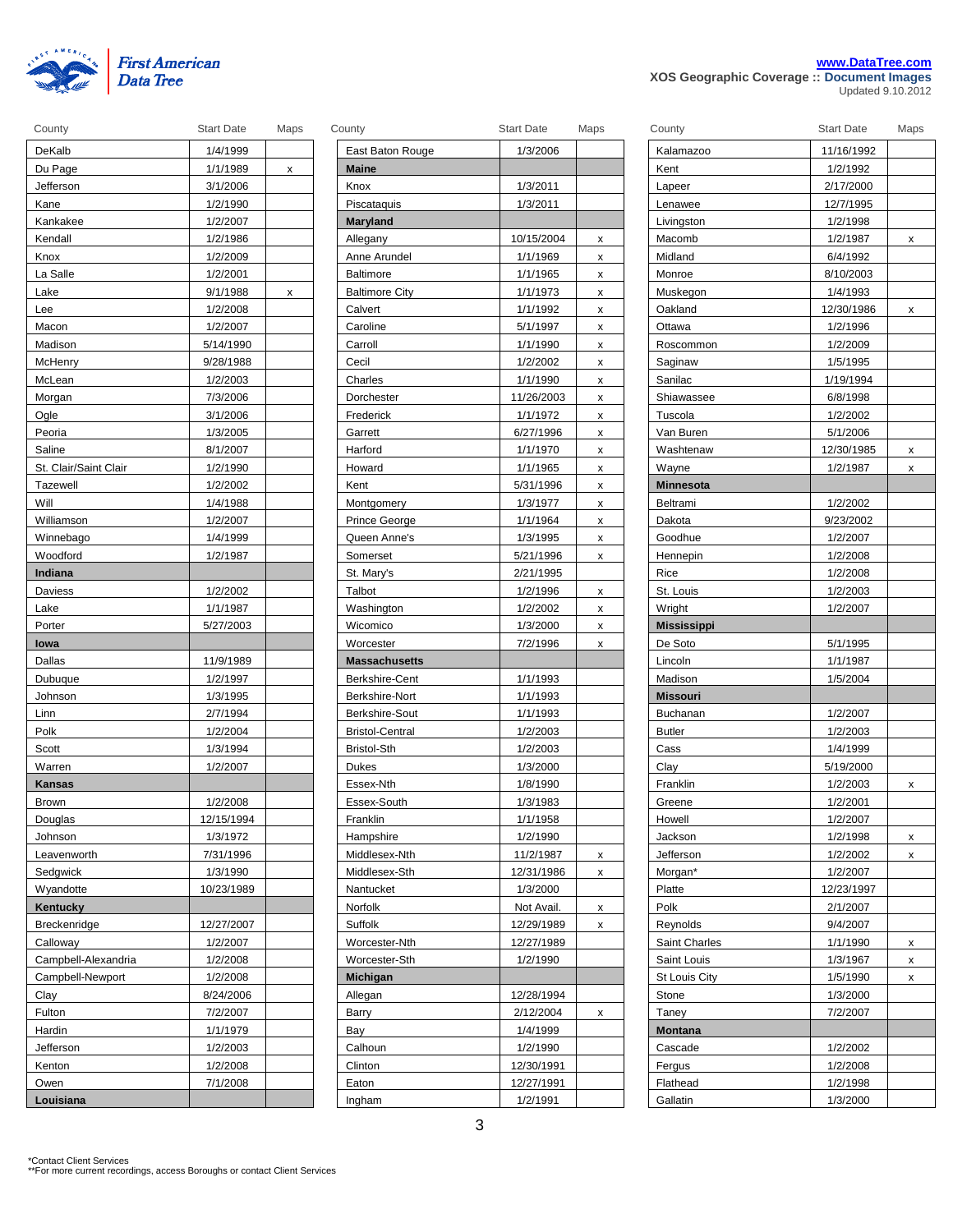

|  |  | www.DataTree.com                           |  |
|--|--|--------------------------------------------|--|
|  |  | XOS Geographic Coverage :: Document Images |  |

Updated 9.10.2012

| County               | <b>Start Date</b> | Maps   | County                 | <b>Start Date</b>       | Maps   | County                   | <b>Start Date</b> | Maps         |
|----------------------|-------------------|--------|------------------------|-------------------------|--------|--------------------------|-------------------|--------------|
| Granite              | 1/2/2007          |        | Somerset               | 1/3/1984                | X      | Rensselaer               | Not Avail.        | x            |
| Judith Basin         | 9/1/2005          |        | Sussex                 | 1/2/1986                | x      | Rockland                 | 1/3/1984          | x            |
| Lake                 | 1/2/2007          |        | Union                  | Not Avail.              | x      | Saratoga                 | Not Avail.        | X            |
| Lewis & Clark        | 1/2/2007          |        | Warren                 | 1/2/1985                | x      | Schenectady              | Not Avail.        | X            |
| Lincoln              | 1/2/2008          |        | <b>New Mexico</b>      |                         |        | Schoharie                | Not Avail.        | x            |
| McCone               | 1/2/2008          |        | Bernalillo             | 1/3/1995                | x      | Schuyler                 | Not Avail.        | $\mathsf{x}$ |
| Missoula             | 1/2/2002          |        | Chaves                 | 1/4/2000                |        | Seneca                   | Not Avail.        | X            |
| Ravalli              | 1/3/2006          |        | Dona Ana               | 1/2/2002                |        | St Lawrence              | Not Avail.        | x            |
| Yellowstone          | 1/2/2001          |        | Eddy                   | 1/2/2007                |        | Staten Island (Richmond) | 10/1/1986         | x            |
| Nebraska             |                   |        | Lincoln                | 1/2/2007                |        | Steuben                  | Not Avail.        | X            |
| Colfax               | 5/1/2006          |        | Los Alamos             | 1/2/2003                |        | Suffolk                  | 1/4/1994          |              |
| Cuming               | 7/31/2006         |        | Sandoval               | 1/3/2006                |        | Sullivan                 | Maps Only         | X            |
| Dakota               | 1/3/2005          |        | Santa Fe               | 1/5/2004                |        | Tioga                    | Not Avail.        | x            |
| Hall                 | 1/2/1989          |        | Valencia               | 1/3/2005                |        | Tompkins                 | Not Avail.        | X            |
| Lancaster            | 1/3/1995          | x      | <b>New York</b>        |                         |        | Ulster                   | 12/17/1993        | $\mathsf{x}$ |
| <b>Red Willow</b>    | 7/3/2006          |        | Albany                 | 1/2/1980                | x      | Warren                   | Not Avail.        | X            |
| Sarpy                | 1/1/1988          | x      | Allegany               | Not Avail.              | x      | Washington               | Not Avail.        | x            |
| Scotts Bluff         | 1/3/2003          |        | <b>Boroughs</b>        | 1/6/2003                |        | Wayne                    | Not Avail.        | X            |
| Washington           | 8/27/2004         |        | Bronx **               | 12/24/1981              | x      | Westchester              | 1/29/2004         | X            |
| Nevada               |                   |        | Brooklyn (Kings)**     | 12/30/1981              | x      | Wyoming                  | Maps Only         | X            |
| Carson City          | 5/15/1978         | х      | <b>Broome</b>          | Maps Only               | x      | Yates                    | Not Avail.        | X            |
| Churchill            | 6/1/2005          |        | Cattaraugus            | Not Avail.              | x      | <b>North Carolina</b>    |                   |              |
| Clark*               | 1/1/1970          | x      | Cayuga                 | 1/1/1993                |        | Alexander                | 11/2/1996         |              |
| Douglas              | 10/11/1977        | x      | Chatauqua              | Not Avail.              | x      | Alleghany                | 1/3/2006          |              |
| Elko                 | 1/2/1990          | x      | Chenango               | Not Avail.              | x      | Anson                    | 1/3/2006          |              |
| Eureka               | 10/28/1989        | x      | Clinton                | Not Avail.              | x      | Ashe                     | 1/3/1995          |              |
| Humboldt             | 10/17/1994        | x      | Cortland               | Not Avail.              | X      | Avery                    | 1/2/1997          |              |
| Lander               | 1/2/1990          |        | Delaware               | Not Avail.              | x      | Bertie                   | 5/1/2006          |              |
| Lincoln              | 1/3/1990          |        | Dutchess               | 1/2/2007                | х      | Bladen                   | 1/3/2006          |              |
| Lyon                 | 7/1/1981          | х      | Erie                   | Maps Only               | x      | <b>Buncombe</b>          | 12/16/1994        | X            |
| Nye                  | 1/2/1990          | x      | Essex                  | Not Avail.              | X      | <b>Burke</b>             | 10/1/1989         |              |
| Pershing             | 8/16/1994         | X      | Franklin               | Not Avail.              | x      | Cabarrus                 | 1/2/2003          | $\mathsf{X}$ |
| Storey               | 1/14/1992         | x      | Fulton                 | Not Avail.              | x      | Caldwell                 | 2/1/1997          |              |
| Washoe               | 1/4/1988          | x      | Genesee                | Not Avail.              | x      | Camden                   | 1/3/1996          |              |
| <b>White Pine</b>    | 12/29/1989        |        | Greene                 | Not Avail.              | x      | Caswell                  | 1/2/2001          |              |
| <b>New Hampshire</b> |                   |        | Hamilton               | Not Avail.              | x      | Catawba                  | 12/30/2002        |              |
| Merrimack            | 4/26/2000         |        | Herkimer               | Not Avail.              | x      | Chatham                  | 1/2/2003          |              |
| <b>New Jersey</b>    |                   |        | <b>Jefferson</b>       | Not Avail.              | x      | Cherokee                 | 1/2/2003          |              |
| Atlantic             | 1/2/1985          | x      | Lewis                  | Not Avail.              | x      | Clay                     | 1/2/2007          |              |
| Bergen               | 12/8/1989         | x      | Livingston             | Not Avail.              | x      | Cleveland                | 1/2/1996          |              |
| Burlington           | 1/3/1984          | X      | Madison                | Not Avail.              | x      | Columbus                 | 5/1/2006          |              |
| Camden               | 10/3/1985         | x      | Monroe                 | 12/31/1979              |        | Cumberland               | 1/3/1995          |              |
| Cape May             | Not Avail.        | x      | Montgomery             | Not Avail.              | x      | Davidson                 | 1/4/2002          |              |
| Cumberland           | Not Avail.        | x      | Nassau                 | Maps Only               | x      | Davie                    | 1/2/2002          |              |
| Essex                | Maps Only         | x      | New York (Manhattan)** | 12/31/1981              | x      | Duplin                   | 1/1/1982          |              |
| Gloucester           | Not Avail.        |        | Niagara                | 1/2/2007                |        | Durham                   | 1/3/2000          |              |
| Hudson               | 1/2/1987          | х<br>x | Oneida                 | Not Avail.              | х<br>x | Edgecombe                | 10/1/2007         | X            |
|                      |                   |        |                        | Not Avail.              |        |                          |                   |              |
| Hunterdon            | 1/2/1984          | X      | Onondaga               |                         | X      | Forsyth                  | 1/3/2006          |              |
| Mercer               | Maps Only         | X      | Ontario                | Not Avail.<br>Maps Only | X      | Franklin                 | 11/8/1999         |              |
| Middlesex            | Maps Only         | x      | Orange                 |                         | x      | Gaston                   | 1/4/1999          | X            |
| Monmouth             | 1/1/1984          | x      | Orleans                | Not Avail.              | x      | Gates                    | 1/2/2002          |              |
| Morris               | 1/2/1986          | x      | Oswego                 | Not Avail.              | x      | Guilford                 | 3/17/1999         | X            |
| Ocean                | 5/25/1982         | х      | Otsego                 | Not Avail.              | X      | Harnett                  | 1/2/2007          |              |
| Passaic              | 12/1/2000         | х      | Putnam                 | 1/2/1985                | X      | Haywood                  | 1/2/2007          | X            |
| Salem                | 1/5/2009          | x      | Queens**               | 12/30/1981              | х      | Henderson                | 1/2/2007          |              |

| County                 | <b>Start Date</b>        | Maps |
|------------------------|--------------------------|------|
| Somerset               | 1/3/1984                 | x    |
| Sussex                 | 1/2/1986                 | X    |
| Union                  | Not Avail.               | Χ    |
| Warren                 | 1/2/1985                 | x    |
| <b>New Mexico</b>      |                          |      |
| Bernalillo             | 1/3/1995                 | x    |
| Chaves                 | 1/4/2000                 |      |
| Dona Ana               | 1/2/2002                 |      |
| Eddy                   | 1/2/2007                 |      |
| Lincoln                | 1/2/2007                 |      |
| Los Alamos             | 1/2/2003                 |      |
| Sandoval               | 1/3/2006                 |      |
| Santa Fe               | 1/5/2004                 |      |
| Valencia               | 1/3/2005                 |      |
| <b>New York</b>        |                          |      |
| Albany                 | 1/2/1980                 | х    |
| Allegany               | Not Avail.               | Χ    |
| Boroughs               | 1/6/2003                 |      |
| Bronx **               | 12/24/1981               | Χ    |
| Brooklyn (Kings)**     | 12/30/1981               | x    |
| <b>Broome</b>          | Maps Only                | x    |
| Cattaraugus            | Not Avail.               | X    |
| Cayuga                 | 1/1/1993                 |      |
| Chatauqua              | Not Avail.               | Χ    |
| Chenango               | Not Avail.               | х    |
| Clinton                | Not Avail.               | X    |
| Cortland               | Not Avail.               | X    |
| Delaware               | Not Avail.               | Χ    |
| <b>Dutchess</b>        | 1/2/2007                 | x    |
| Erie                   | Maps Only                | Χ    |
| Essex                  | Not Avail.               | x    |
| Franklin               | Not Avail.               | х    |
| Fulton                 | Not Avail.               | Χ    |
| Genesee                | Not Avail.               | x    |
| Greene                 | Not Avail.               | X    |
| Hamilton               | Not Avail.               | X    |
| Herkimer               | Not Avail.               | X    |
| Jefferson              | Not Avail.               | x    |
| Lewis                  | Not Avail.               | X    |
| Livingston             | Not Avail.               | x    |
| Madison                | Not Avail.               | x    |
| Monroe                 | 12/31/1979               |      |
| Montgomery             | Not Avail.               | х    |
| Nassau                 | Maps Only                | x    |
| New York (Manhattan)** | 12/31/1981               | x    |
| Niagara                | 1/2/2007                 | х    |
| Oneida                 | Not Avail.               | x    |
| Onondaga               | Not Avail.               | x    |
| Ontario                | Not Avail.               | x    |
| Orange                 | Maps Only                | X    |
| Orleans                |                          | х    |
|                        | Not Avail.               |      |
| Oswego                 |                          | X    |
|                        | Not Avail.<br>Not Avail. | x    |
| Otsego<br>Putnam       | 1/2/1985                 | x    |

| County                   | Start Date | Maps |
|--------------------------|------------|------|
| Rensselaer               | Not Avail. | x    |
| Rockland                 | 1/3/1984   | X    |
| Saratoga                 | Not Avail. | x    |
| Schenectady              | Not Avail. | X    |
| Schoharie                | Not Avail. | x    |
| Schuyler                 | Not Avail. | X    |
| Seneca                   | Not Avail. | x    |
| St Lawrence              | Not Avail. | X    |
| Staten Island (Richmond) | 10/1/1986  | X    |
| Steuben                  | Not Avail. | x    |
| Suffolk                  | 1/4/1994   |      |
| Sullivan                 | Maps Only  | x    |
| Tioga                    | Not Avail. | x    |
| Tompkins                 | Not Avail. | x    |
| Ulster                   | 12/17/1993 | x    |
|                          |            |      |
| Warren                   | Not Avail. | x    |
| Washington               | Not Avail. | X    |
| Wayne                    | Not Avail. | x    |
| Westchester              | 1/29/2004  | x    |
| Wyoming                  | Maps Only  | x    |
| Yates                    | Not Avail. | x    |
| <b>North Carolina</b>    |            |      |
| Alexander                | 11/2/1996  |      |
| Alleghany                | 1/3/2006   |      |
| Anson                    | 1/3/2006   |      |
| Ashe                     | 1/3/1995   |      |
| Avery                    | 1/2/1997   |      |
| Bertie                   | 5/1/2006   |      |
| Bladen                   | 1/3/2006   |      |
| <b>Buncombe</b>          | 12/16/1994 | х    |
| <b>Burke</b>             | 10/1/1989  |      |
| Cabarrus                 | 1/2/2003   | X    |
| Caldwell                 | 2/1/1997   |      |
| Camden                   | 1/3/1996   |      |
| Caswell                  | 1/2/2001   |      |
| Catawba                  | 12/30/2002 |      |
| Chatham                  | 1/2/2003   |      |
| Cherokee                 | 1/2/2003   |      |
| Clay                     | 1/2/2007   |      |
| Cleveland                | 1/2/1996   |      |
| Columbus                 | 5/1/2006   |      |
| Cumberland               | 1/3/1995   |      |
| Davidson                 | 1/4/2002   |      |
| Davie                    | 1/2/2002   |      |
| Duplin                   | 1/1/1982   |      |
| Durham                   | 1/3/2000   | х    |
| Edgecombe                | 10/1/2007  |      |
| Forsyth                  | 1/3/2006   |      |
| Franklin                 | 11/8/1999  |      |
| Gaston                   | 1/4/1999   | х    |
| Gates                    | 1/2/2002   |      |
| Guilford                 | 3/17/1999  | x    |
| Harnett                  | 1/2/2007   |      |
| Haywood                  |            |      |
|                          | 1/2/2007   | х    |
| Henderson                | 1/2/2007   |      |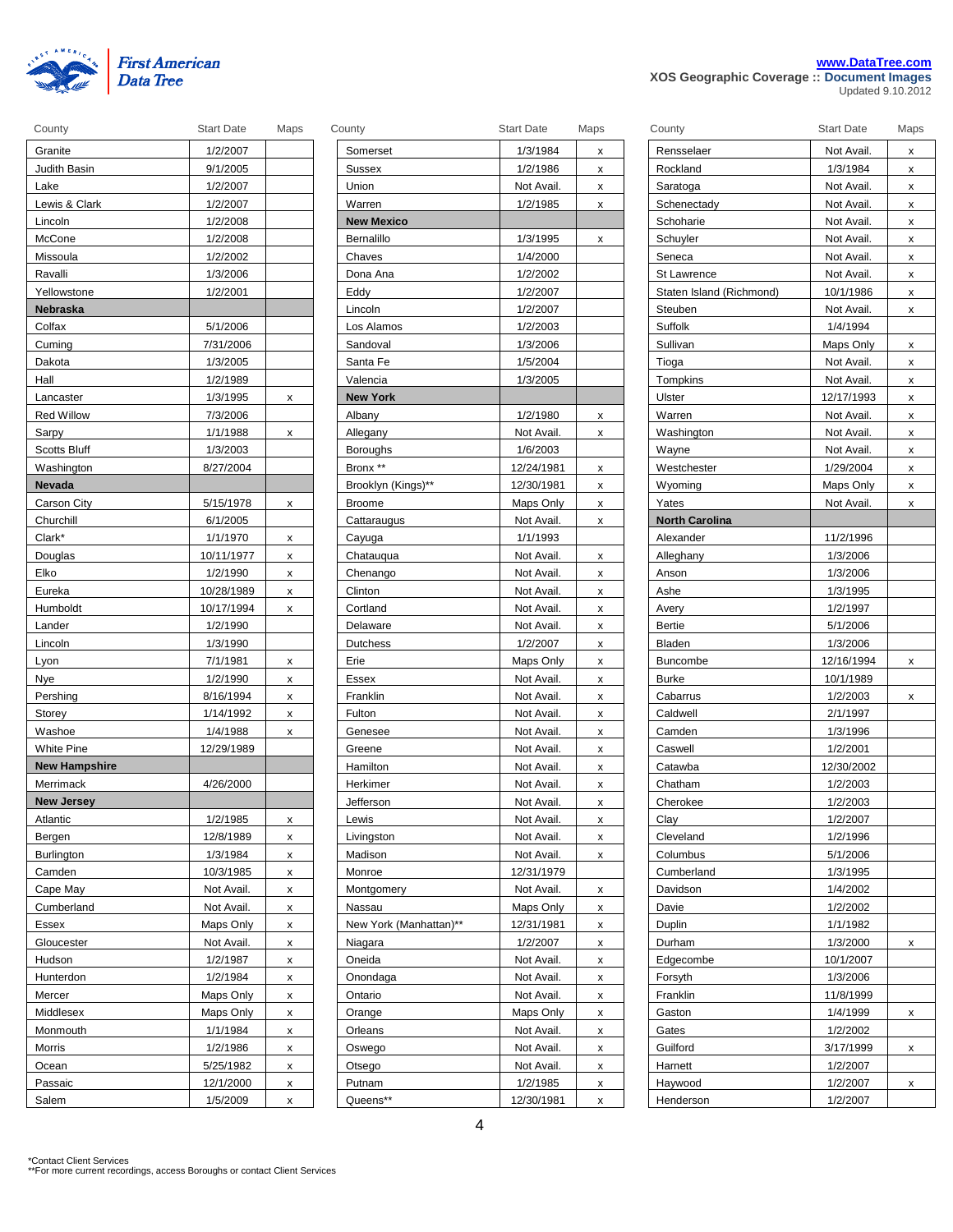

|  |  | www.DataTree.com                           |  |
|--|--|--------------------------------------------|--|
|  |  | XOS Geographic Coverage :: Document Images |  |

Updated 9.10.2012

| County         | <b>Start Date</b> | Maps | County            | <b>Start Date</b> | Maps | County                | <b>Start Date</b> | Maps         |
|----------------|-------------------|------|-------------------|-------------------|------|-----------------------|-------------------|--------------|
| Hertford       | 4/24/2002         |      | Cuyahoga          | 1/3/1984          | x    | Klamath               | 1/2/2001          | X            |
| Hoke           | 1/2/1996          |      | Darke             | 1/2/2007          |      | Lane                  | 1/3/1994          | X            |
| Hyde           | 1/2/1996          |      | Delaware          | 1/2/2002          | x    | Lincoln               | 1/2/2003          | X            |
| Iredell        | 5/27/2000         | x    | Fairfield         | 1/3/2000          | х    | Linn                  | 1/3/2006          | x            |
| Jackson        | 1/2/2007          | X    | Fayette           | 1/2/2003          | x    | Marion                | 1/15/2004         | X            |
| Johnston       | 1/2/2002          | X    | Franklin          | 10/10/1980        | x    | Multnomah             | 1/2/2003          | $\mathsf{x}$ |
| Jones          | 1/2/2001          |      | Fulton            | 1/3/2007          |      | Polk                  | 1/15/2004         | $\mathsf{x}$ |
| Lee            | 1/2/2002          |      | Geauga            | Not Avail.        | x    | Tillamook             | 4/2/2003          | x            |
| Lincoln        | 1/2/2003          | x    | Greene            | 1/2/1990          | x    | Umatilla              | 1/3/2003          | x            |
| Macon          | Not Avail.        | X    | Hamilton          | 8/13/1988         |      | Wasco                 | Not Avail.        | x            |
| Madison        | 1/2/1995          |      | Hancock           | 1/2/2003          |      | Washington            | 1/4/1993          | X            |
| McDowell       | 1/1/1971          |      | Hardin            | 1/3/2007          |      | Yamhill               | 1/2/1997          | X            |
| Mecklenburg    | Not Avail.        | x    | Henry             | 1/2/2003          |      | Pennsylvania          |                   |              |
| Mitchell       | 1/4/1999          |      | Highland          | 1/4/1999          |      | Allegheny             | Not Avail.        | X            |
| Montgomery     | 1/2/2001          |      | Lake              | 1/1/1986          | x    | Beaver                | 1/4/1999          |              |
| Moore          | 1/2/2007          |      | Lawrence          | 1/4/1999          |      | <b>Berks</b>          | 12/30/1994        | $\mathsf{X}$ |
| Nash           | 1/2/2007          |      | Licking           | 1/2/2002          | x    | Blair                 | 11/1/2010         |              |
| New Hanover    | 1/2/2003          |      | Lorain*           | 12/29/1989        | x    | <b>Bucks</b>          | 12/31/1987        | X            |
| Orange         | 1/2/2004          | X    | Lucas             | 4/13/2003         |      | <b>Butler</b>         | 4/3/1984          | X            |
| Pamlico        | 1/2/1996          |      | Madison           | 1/4/1999          | x    | Carbon                | 11/1/2010         |              |
| Pasquotank     | 1/2/2002          |      | Mahoning          | 1/4/1999          | х    | Centre                | 1/4/1982          |              |
| Perquimans     | 1/2/1996          |      | Marion            | 1/2/1996          |      | Chester               | 7/1/1985          | X            |
| Polk           | 1/2/2004          |      | Medina            | 1/4/1988          | x    | Clearfield            | 11/2/2010         |              |
| Randolph       | 1/3/2006          |      | Mercer            | 1/2/2002          |      | Cumberland            | Not Avail.        | X            |
| Robeson        | 1/2/2003          |      | Miami             | Not Avail.        | x    | Dauphin               | 1/2/2003          | X            |
| Rockingham     | 1/2/2003          |      | Montgomery        | 1/2/2007          | x    | Delaware              | 1/4/1988          | X            |
| Rowan          | 1/5/1999          |      | Morrow            | Not Avail.        | x    | Erie                  | 1/2/2007          | X            |
| Sampson        | 1/2/2002          |      | Muskingum         | 1/5/1993          |      | Franklin              | 11/1/2010         |              |
| Stanly         | 7/1/2002          | x    | Paulding          | 1/2/1998          |      | Lancaster             | 1/2/1987          | $\mathsf{x}$ |
| Stokes         | 1/2/2003          |      | Pickaway          | 6/3/2002          | х    | Lebanon               | 11/1/2010         |              |
| Swain          | 1/2/1996          |      | Pike              | 1/2/1998          | x    | Lehigh                | 1/2/2003          | X            |
| Transylvania   | 1/2/2007          | X    | Portage           | 1/2/1987          | x    | Luzerne               | 1/2/2008          |              |
| Tyrrell        | 1/2/1996          |      | Richland          | 1/3/2000          |      | Lycoming              | 1/2/2007          |              |
| Union          | 1/2/2004          | x    | Ross              | 10/21/1996        |      | Mercer                | 1/2/1987          |              |
| Vance          | 1/2/2003          | X    | Stark             | 1/2/2003          | x    | Monroe                | 1/2/2008          | X            |
| Wake           | 12/31/2001        | x    | Summit            | 2/7/1974          | x    | Montgomery            | 1/4/1988          | X            |
| Washington     | 1/2/2002          |      | Trumbull          | 1/2/2004          |      | Northampton           | 1/3/2006          | X            |
| Watauga        | 2/22/1985         |      | Union             | 1/2/2007          | x    | Northumberland        | 11/3/2010         |              |
| Wilson         | 5/1/2002          |      | Van Wert          | 1/2/2002          |      | Perry                 | 12/3/2007         |              |
| Yadkin         | 1/2/2003          |      | Warren            | 12/18/1989        | x    | Philadelphia          | 1/5/1989          | X            |
| Yancey         | 1/2/1996          |      | Washington        | 1/2/1996          |      | Somerset              | 11/1/2010         |              |
| <b>Ohio</b>    |                   |      | Wayne             | 1/2/2002          |      | Washington            | Maps Only         | X            |
| Allen          | 1/2/2007          | x    | Wood              | 1/2/2003          |      | Westmoreland          | 1/2/2001          |              |
| Ashtabula      | 1/3/2000          | X    | Oregon            |                   |      | York                  | 1/2/2007          | X            |
| Athens         | 1/2/2003          |      | Benton            | 11/18/2002        | x    | <b>South Carolina</b> |                   |              |
| Auglaize       | 1/2/2003          | X    | Clackamas         | 1/2/2002          | x    | Aiken                 | 1/2/2008          |              |
| <b>Belmont</b> | 1/2/2005          |      | Clatsop           | 1/6/2000          | х    | Anderson              | 1/2/2002          |              |
| Brown          | 1/2/2002          |      | Columbia          | 1/4/1999          | x    | <b>Beaufort</b>       | 1/2/2003          | X            |
| Butler         | 1/3/1994          | X    | Coos              | 1/2/2003          | X    | Berkeley              | 1/2/2003          | X            |
| Carroll        | 11/21/2002        |      | Crook             | Not Avail.        | X    | Calhoun               | 8/18/2004         |              |
| Champaign      | Maps Only         | x    | Deschutes         | 5/3/1999          | x    | Charleston            | Not Avail.        | X            |
| Clark          | 1/3/1994          | x    | Douglas           | 1/2/2003          | x    | Colleton              | 1/2/2007          |              |
| Clermont       | 1/2/1990          | x    | <b>Hood River</b> | Not Avail.        | x    | Dorchester            | 6/1/1994          | X            |
| Clinton        | Not Avail.        | X    | Jackson           | 1/3/2005          | x    | Edgefield             | 7/2/1995          |              |
| Coshocton      | 1/2/2007          |      | Josephine         | 10/21/2004        | x    | Fairfield             | 7/20/2005         |              |
|                |                   |      |                   |                   |      |                       |                   |              |

| Cuyahoga<br>1/3/1984<br>x<br>Darke<br>1/2/2007<br>Delaware<br>1/2/2002<br>x<br>Fairfield<br>1/3/2000<br>x<br>Fayette<br>1/2/2003<br>x<br>Franklin<br>10/10/1980<br>Χ<br>Fulton<br>1/3/2007<br>Geauga<br>Not Avail.<br>X<br>Greene<br>1/2/1990<br>х<br>Hamilton<br>8/13/1988<br>Hancock<br>1/2/2003<br>Hardin<br>1/3/2007<br>Henry<br>1/2/2003<br>Highland<br>1/4/1999<br>1/1/1986<br>Lake<br>х<br>1/4/1999<br>Lawrence<br>Licking<br>1/2/2002<br>x<br>12/29/1989<br>Lorain*<br>x<br>4/13/2003<br>Lucas<br>Madison<br>1/4/1999<br>x<br>Mahoning<br>1/4/1999<br>x<br>Marion<br>1/2/1996<br>1/4/1988<br>Medina<br>X<br>Mercer<br>1/2/2002<br>Miami<br>Not Avail.<br>x<br>1/2/2007<br><b>Montgomery</b><br>х<br>Morrow<br>Not Avail.<br>х<br>Muskingum<br>1/5/1993<br>Paulding<br>1/2/1998<br>Pickaway<br>6/3/2002<br>Χ<br>Pike<br>1/2/1998<br>x<br>Portage<br>1/2/1987<br>Χ<br><b>Richland</b><br>1/3/2000<br>Ross<br>10/21/1996<br><b>Stark</b><br>1/2/2003<br>x |
|----------------------------------------------------------------------------------------------------------------------------------------------------------------------------------------------------------------------------------------------------------------------------------------------------------------------------------------------------------------------------------------------------------------------------------------------------------------------------------------------------------------------------------------------------------------------------------------------------------------------------------------------------------------------------------------------------------------------------------------------------------------------------------------------------------------------------------------------------------------------------------------------------------------------------------------------------------------|
|                                                                                                                                                                                                                                                                                                                                                                                                                                                                                                                                                                                                                                                                                                                                                                                                                                                                                                                                                                |
|                                                                                                                                                                                                                                                                                                                                                                                                                                                                                                                                                                                                                                                                                                                                                                                                                                                                                                                                                                |
|                                                                                                                                                                                                                                                                                                                                                                                                                                                                                                                                                                                                                                                                                                                                                                                                                                                                                                                                                                |
|                                                                                                                                                                                                                                                                                                                                                                                                                                                                                                                                                                                                                                                                                                                                                                                                                                                                                                                                                                |
|                                                                                                                                                                                                                                                                                                                                                                                                                                                                                                                                                                                                                                                                                                                                                                                                                                                                                                                                                                |
|                                                                                                                                                                                                                                                                                                                                                                                                                                                                                                                                                                                                                                                                                                                                                                                                                                                                                                                                                                |
|                                                                                                                                                                                                                                                                                                                                                                                                                                                                                                                                                                                                                                                                                                                                                                                                                                                                                                                                                                |
|                                                                                                                                                                                                                                                                                                                                                                                                                                                                                                                                                                                                                                                                                                                                                                                                                                                                                                                                                                |
|                                                                                                                                                                                                                                                                                                                                                                                                                                                                                                                                                                                                                                                                                                                                                                                                                                                                                                                                                                |
|                                                                                                                                                                                                                                                                                                                                                                                                                                                                                                                                                                                                                                                                                                                                                                                                                                                                                                                                                                |
|                                                                                                                                                                                                                                                                                                                                                                                                                                                                                                                                                                                                                                                                                                                                                                                                                                                                                                                                                                |
|                                                                                                                                                                                                                                                                                                                                                                                                                                                                                                                                                                                                                                                                                                                                                                                                                                                                                                                                                                |
|                                                                                                                                                                                                                                                                                                                                                                                                                                                                                                                                                                                                                                                                                                                                                                                                                                                                                                                                                                |
|                                                                                                                                                                                                                                                                                                                                                                                                                                                                                                                                                                                                                                                                                                                                                                                                                                                                                                                                                                |
|                                                                                                                                                                                                                                                                                                                                                                                                                                                                                                                                                                                                                                                                                                                                                                                                                                                                                                                                                                |
|                                                                                                                                                                                                                                                                                                                                                                                                                                                                                                                                                                                                                                                                                                                                                                                                                                                                                                                                                                |
|                                                                                                                                                                                                                                                                                                                                                                                                                                                                                                                                                                                                                                                                                                                                                                                                                                                                                                                                                                |
|                                                                                                                                                                                                                                                                                                                                                                                                                                                                                                                                                                                                                                                                                                                                                                                                                                                                                                                                                                |
|                                                                                                                                                                                                                                                                                                                                                                                                                                                                                                                                                                                                                                                                                                                                                                                                                                                                                                                                                                |
|                                                                                                                                                                                                                                                                                                                                                                                                                                                                                                                                                                                                                                                                                                                                                                                                                                                                                                                                                                |
|                                                                                                                                                                                                                                                                                                                                                                                                                                                                                                                                                                                                                                                                                                                                                                                                                                                                                                                                                                |
|                                                                                                                                                                                                                                                                                                                                                                                                                                                                                                                                                                                                                                                                                                                                                                                                                                                                                                                                                                |
|                                                                                                                                                                                                                                                                                                                                                                                                                                                                                                                                                                                                                                                                                                                                                                                                                                                                                                                                                                |
|                                                                                                                                                                                                                                                                                                                                                                                                                                                                                                                                                                                                                                                                                                                                                                                                                                                                                                                                                                |
|                                                                                                                                                                                                                                                                                                                                                                                                                                                                                                                                                                                                                                                                                                                                                                                                                                                                                                                                                                |
|                                                                                                                                                                                                                                                                                                                                                                                                                                                                                                                                                                                                                                                                                                                                                                                                                                                                                                                                                                |
|                                                                                                                                                                                                                                                                                                                                                                                                                                                                                                                                                                                                                                                                                                                                                                                                                                                                                                                                                                |
|                                                                                                                                                                                                                                                                                                                                                                                                                                                                                                                                                                                                                                                                                                                                                                                                                                                                                                                                                                |
|                                                                                                                                                                                                                                                                                                                                                                                                                                                                                                                                                                                                                                                                                                                                                                                                                                                                                                                                                                |
|                                                                                                                                                                                                                                                                                                                                                                                                                                                                                                                                                                                                                                                                                                                                                                                                                                                                                                                                                                |
|                                                                                                                                                                                                                                                                                                                                                                                                                                                                                                                                                                                                                                                                                                                                                                                                                                                                                                                                                                |
|                                                                                                                                                                                                                                                                                                                                                                                                                                                                                                                                                                                                                                                                                                                                                                                                                                                                                                                                                                |
|                                                                                                                                                                                                                                                                                                                                                                                                                                                                                                                                                                                                                                                                                                                                                                                                                                                                                                                                                                |
|                                                                                                                                                                                                                                                                                                                                                                                                                                                                                                                                                                                                                                                                                                                                                                                                                                                                                                                                                                |
|                                                                                                                                                                                                                                                                                                                                                                                                                                                                                                                                                                                                                                                                                                                                                                                                                                                                                                                                                                |
|                                                                                                                                                                                                                                                                                                                                                                                                                                                                                                                                                                                                                                                                                                                                                                                                                                                                                                                                                                |
| Summit<br>2/7/1974<br>x                                                                                                                                                                                                                                                                                                                                                                                                                                                                                                                                                                                                                                                                                                                                                                                                                                                                                                                                        |
| Trumbull<br>1/2/2004                                                                                                                                                                                                                                                                                                                                                                                                                                                                                                                                                                                                                                                                                                                                                                                                                                                                                                                                           |
| Union<br>1/2/2007<br>x                                                                                                                                                                                                                                                                                                                                                                                                                                                                                                                                                                                                                                                                                                                                                                                                                                                                                                                                         |
| Van Wert<br>1/2/2002                                                                                                                                                                                                                                                                                                                                                                                                                                                                                                                                                                                                                                                                                                                                                                                                                                                                                                                                           |
| 12/18/1989<br>Warren<br>x                                                                                                                                                                                                                                                                                                                                                                                                                                                                                                                                                                                                                                                                                                                                                                                                                                                                                                                                      |
| Washington<br>1/2/1996                                                                                                                                                                                                                                                                                                                                                                                                                                                                                                                                                                                                                                                                                                                                                                                                                                                                                                                                         |
| Wayne<br>1/2/2002                                                                                                                                                                                                                                                                                                                                                                                                                                                                                                                                                                                                                                                                                                                                                                                                                                                                                                                                              |
|                                                                                                                                                                                                                                                                                                                                                                                                                                                                                                                                                                                                                                                                                                                                                                                                                                                                                                                                                                |
| Wood<br>1/2/2003                                                                                                                                                                                                                                                                                                                                                                                                                                                                                                                                                                                                                                                                                                                                                                                                                                                                                                                                               |
| Oregon                                                                                                                                                                                                                                                                                                                                                                                                                                                                                                                                                                                                                                                                                                                                                                                                                                                                                                                                                         |
| <b>Benton</b><br>11/18/2002<br>x                                                                                                                                                                                                                                                                                                                                                                                                                                                                                                                                                                                                                                                                                                                                                                                                                                                                                                                               |
| Clackamas<br>1/2/2002<br>x                                                                                                                                                                                                                                                                                                                                                                                                                                                                                                                                                                                                                                                                                                                                                                                                                                                                                                                                     |
| Clatsop<br>1/6/2000<br>x                                                                                                                                                                                                                                                                                                                                                                                                                                                                                                                                                                                                                                                                                                                                                                                                                                                                                                                                       |
| Columbia<br>1/4/1999<br>х                                                                                                                                                                                                                                                                                                                                                                                                                                                                                                                                                                                                                                                                                                                                                                                                                                                                                                                                      |
| Coos<br>1/2/2003<br>Χ                                                                                                                                                                                                                                                                                                                                                                                                                                                                                                                                                                                                                                                                                                                                                                                                                                                                                                                                          |
| Crook<br>Not Avail.<br>x                                                                                                                                                                                                                                                                                                                                                                                                                                                                                                                                                                                                                                                                                                                                                                                                                                                                                                                                       |
| Deschutes<br>5/3/1999<br>X                                                                                                                                                                                                                                                                                                                                                                                                                                                                                                                                                                                                                                                                                                                                                                                                                                                                                                                                     |
| Douglas<br>1/2/2003<br>x                                                                                                                                                                                                                                                                                                                                                                                                                                                                                                                                                                                                                                                                                                                                                                                                                                                                                                                                       |
| <b>Hood River</b><br>Not Avail.<br>X                                                                                                                                                                                                                                                                                                                                                                                                                                                                                                                                                                                                                                                                                                                                                                                                                                                                                                                           |
| Jackson<br>1/3/2005<br>X                                                                                                                                                                                                                                                                                                                                                                                                                                                                                                                                                                                                                                                                                                                                                                                                                                                                                                                                       |

| County                | <b>Start Date</b> | Maps |
|-----------------------|-------------------|------|
| Klamath               | 1/2/2001          | х    |
| Lane                  | 1/3/1994          | x    |
| Lincoln               | 1/2/2003          | x    |
| Linn                  | 1/3/2006          | x    |
| Marion                | 1/15/2004         | X    |
| Multnomah             | 1/2/2003          | x    |
| Polk                  | 1/15/2004         | X    |
| Tillamook             | 4/2/2003          | x    |
| Umatilla              | 1/3/2003          | x    |
| Wasco                 | Not Avail.        | x    |
| Washington            | 1/4/1993          | x    |
| Yamhill               | 1/2/1997          | x    |
| Pennsylvania          |                   |      |
| Allegheny             | Not Avail.        | x    |
| <b>Beaver</b>         | 1/4/1999          |      |
| <b>Berks</b>          | 12/30/1994        | x    |
| <b>Blair</b>          | 11/1/2010         |      |
| <b>Bucks</b>          | 12/31/1987        | x    |
| <b>Butler</b>         | 4/3/1984          | X    |
| Carbon                | 11/1/2010         |      |
| Centre                | 1/4/1982          |      |
| Chester               | 7/1/1985          | x    |
| Clearfield            | 11/2/2010         |      |
| Cumberland            | Not Avail.        | x    |
| Dauphin               | 1/2/2003          | x    |
| Delaware              | 1/4/1988          | x    |
| Erie                  | 1/2/2007          | x    |
| Franklin              | 11/1/2010         |      |
| Lancaster             | 1/2/1987          | X    |
| Lebanon               | 11/1/2010         |      |
| Lehigh                | 1/2/2003          | x    |
| Luzerne               | 1/2/2008          |      |
| Lycoming              | 1/2/2007          |      |
| Mercer                | 1/2/1987          |      |
| Monroe                | 1/2/2008          | x    |
| Montgomery            | 1/4/1988          | x    |
| Northampton           | 1/3/2006          | x    |
| Northumberland        | 11/3/2010         |      |
| Perry                 | 12/3/2007         |      |
| Philadelphia          | 1/5/1989          | x    |
| Somerset              | 11/1/2010         |      |
| Washington            | <u>Maps Only</u>  | x    |
| Westmoreland          | 1/2/2001          |      |
| York                  | 1/2/2007          | x    |
| <b>South Carolina</b> |                   |      |
| Aiken                 | 1/2/2008          |      |
| Anderson              | 1/2/2002          |      |
| Beaufort              | 1/2/2003          | x    |
| Berkeley              | 1/2/2003          | x    |
| Calhoun               | 8/18/2004         |      |
| Charleston            | Not Avail.        | x    |
| Colleton              | 1/2/2007          |      |
| Dorchester            | 6/1/1994          | х    |
| Edgefield             | 7/2/1995          |      |
| Fairfield             | 7/20/2005         |      |
|                       |                   |      |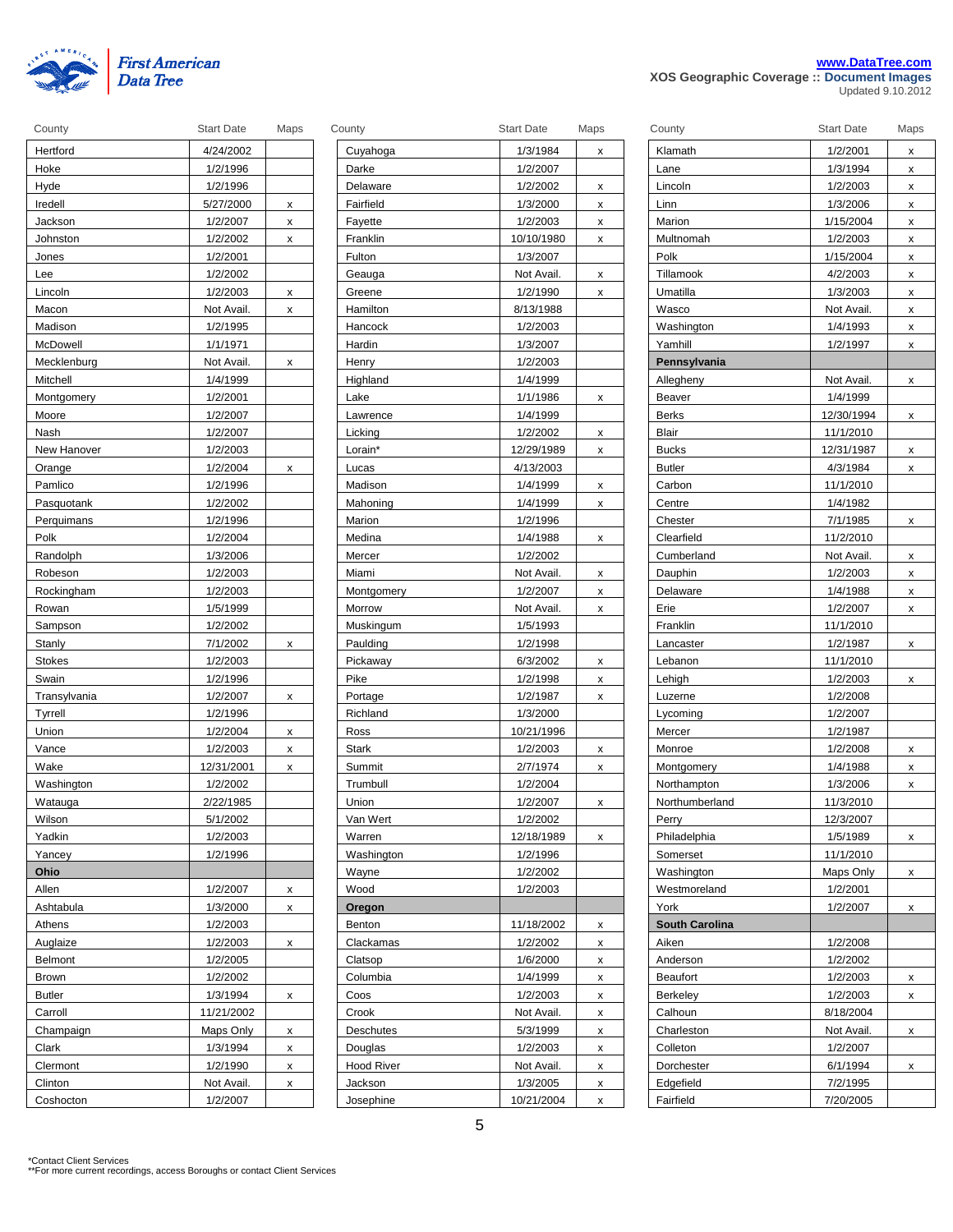

|  |  | www.DataTree.com                           |  |
|--|--|--------------------------------------------|--|
|  |  | XOS Geographic Coverage :: Document Images |  |

| ,,,,,,,          |            |          |
|------------------|------------|----------|
| Florence         | 1/2/2004   |          |
| Georgetown       | 5/2/2006   |          |
| Greenville       | Not Avail. | x        |
| Greenwood        | 4/1/2001   |          |
| Horry            | 1/2/2007   |          |
| Kershaw          | Not Avail. | $\times$ |
| Laurens          | 11/1/2007  |          |
| Lexington        | 1/2/2002   | x        |
| Oconee           | 1/2/2002   |          |
| Orangeburg       | 6/1/2004   |          |
| Pickens          | 5/1/2001   |          |
| Richland         | 1/2/2002   | x        |
| Spartanburg      | 1/3/2003   | X        |
| Sumter           | 1/2/2004   |          |
| York             | 1/4/2010   |          |
| <b>Tennessee</b> |            |          |
| Anderson         | 1/1/1989   |          |
| Bedford          | 4/23/1996  |          |
| <b>Bledsoe</b>   | 2/5/2002   |          |
| <b>Bradley</b>   | 12/16/1998 |          |
| Campbell         | 6/10/2003  |          |
| Carter           | 8/1/1997   |          |
| Claiborne        | 12/7/1998  |          |
| Clay             | 9/1/1998   |          |
| Cocke            | 11/16/1998 |          |
| Coffee           | 10/29/1996 |          |
| Cumberland       | 1/1/1991   |          |
| Davidson         | 1/1/1995   | х        |
| Decatur          | 10/1/1999  |          |
| Dickson          | 10/1/1996  |          |
| Fayette          | 7/1/1999   |          |
| Fentress         | 6/1/2000   |          |
| Franklin         | 2/1/1999   |          |
| Giles            | 1/1/1994   |          |
| Grainger         | 5/1/2001   |          |
| Greene           | 3/1/1999   |          |
| Grundy           | 8/1/1995   |          |
| Hamblen          | 7/1/1995   |          |
| Hamilton         | 1/3/2005   |          |
| Hawkins          | 10/29/2002 |          |
| Hickman          | 4/1/2000   |          |
| Humphreys        | 1/5/1999   |          |
| Jackson          | 9/26/2000  |          |
| Jefferson        | 9/1/1998   |          |
| Johnson          | 1/1/2002   |          |
| Lawrence         | 6/1/1999   |          |
| Lincoln          | 1/1/2000   |          |
| Loudon           | 4/1/2003   |          |
| Macon            | 6/21/2000  |          |
| Madison          | 11/13/1995 |          |
| Marion           | 1/1/1994   |          |
| Marshall         | 1/1/1996   |          |
| Maury            | 8/11/1998  |          |
| Monroe           | 6/1/2004   |          |
| Moore            | 9/1/2004   |          |

| County           | <b>Start Date</b> | Maps | County         | <b>Start Date</b> | Maps |
|------------------|-------------------|------|----------------|-------------------|------|
| Florence         | 1/2/2004          |      | Perry          | 8/21/2000         |      |
| Georgetown       | 5/2/2006          |      | Polk           | 1/3/2003          |      |
| Greenville       | Not Avail.        | x    | Rhea           | 6/1/2004          |      |
| Greenwood        | 4/1/2001          |      | Rhoane         | 6/1/2004          |      |
| Horry            | 1/2/2007          |      | Sequatchie     | 7/10/2001         |      |
| Kershaw          | Not Avail.        | x    | Sevier         | 12/8/1999         |      |
| Laurens          | 11/1/2007         |      | Shelby         | 8/13/1987         | x    |
| Lexington        | 1/2/2002          | x    | Smith          | 6/28/1999         |      |
| Oconee           | 1/2/2002          |      | Sumner         | 1/2/2003          |      |
| Orangeburg       | 6/1/2004          |      | Unicoi         | 6/1/2004          |      |
| Pickens          | 5/1/2001          |      | Union          | 12/14/2000        |      |
| Richland         | 1/2/2002          | x    | Van Buren      | 11/1/1999         |      |
| Spartanburg      | 1/3/2003          | x    | Washington     | 1/1/1978          |      |
| Sumter           | 1/2/2004          |      | Wayne          | 11/30/1999        |      |
| York             | 1/4/2010          |      | Weakley        | 10/25/2000        |      |
| <b>Tennessee</b> |                   |      | White          | 1/2/1997          |      |
| Anderson         | 1/1/1989          |      | Williamson     | 12/20/1994        |      |
| Bedford          | 4/23/1996         |      | Wilson         | 11/8/1994         |      |
| Bledsoe          | 2/5/2002          |      | <b>Texas</b>   |                   |      |
| <b>Bradley</b>   | 12/16/1998        |      | Angelina       | 1/2/2001          |      |
| Campbell         | 6/10/2003         |      | Aransas        | 9/1/2006          |      |
| Carter           | 8/1/1997          |      | Armstrong      | 12/14/1988        |      |
| Claiborne        | 12/7/1998         |      | Atascosa       | 1/3/2006          |      |
| Clay             | 9/1/1998          |      | Bandera        | 1/3/2000          |      |
| Cocke            | 11/16/1998        |      | <b>Bastrop</b> | 7/19/1984         | x    |
| Coffee           | 10/29/1996        |      | Bell           | 10/2/2006         |      |
| Cumberland       | 1/1/1991          |      | Bexar          | 1/5/1990          | x    |
| Davidson         | 1/1/1995          | x    | <b>Blanco</b>  | 1/2/2002          |      |
| Decatur          | 10/1/1999         |      | <b>Bosque</b>  | 10/1/2007         |      |
| Dickson          | 10/1/1996         |      | Brazoria       | 1/1/1992          |      |
| Fayette          | 7/1/1999          |      | <b>Brazos</b>  | 1/2/2003          |      |
| Fentress         | 6/1/2000          |      | <b>Burnet</b>  | 1/2/2003          |      |
| Franklin         | 2/1/1999          |      | Calhoun        | 1/2/2008          |      |
| Giles            | 1/1/1994          |      | Cameron        | 1/3/1995          |      |
| Grainger         | 5/1/2001          |      | Cherokee       | 1/2/2009          |      |
| Greene           | 3/1/1999          |      | Collin         | 9/24/1984         | x    |
| Grundy           | 8/1/1995          |      | Comal          | 1/3/2000          |      |
| Hamblen          | 7/1/1995          |      | Cooke          | 1/2/2008          |      |
| Hamilton         | 1/3/2005          |      | Dallas         | 1/1/1984          | х    |
| Hawkins          | 10/29/2002        |      | Denton         | 10/12/1984        | x    |
| Hickman          | 4/1/2000          |      | Eastland       | 9/1/2006          |      |
| Humphreys        | 1/5/1999          |      | Ector          | 1/3/2007          |      |
| Jackson          | 9/26/2000         |      | El Paso        | 12/30/1987        | x    |
| Jefferson        | 9/1/1998          |      | <b>Ellis</b>   | 1/1/1995          |      |
| Johnson          | 1/1/2002          |      | Erath          | 1/2/2008          |      |
| Lawrence         | 6/1/1999          |      | Fort Bend      | 12/31/1992        |      |
| Lincoln          | 1/1/2000          |      | Freestone      | 9/24/2007         |      |
| Loudon           | 4/1/2003          |      | Galveston      | 12/26/1990        | x    |
| Macon            | 6/21/2000         |      | Gillespie      | 1/2/2007          |      |
| Madison          | 11/13/1995        |      | Grayson        | 1/3/2000          |      |
| Marion           | 1/1/1994          |      | Gregg          | 1/3/2006          |      |
| Marshall         | 1/1/1996          |      | Grimes         | 1/2/2007          |      |
| Maury            | 8/11/1998         |      | Guadalupe      | 1/1/1973          | x    |
| Monroe           | 6/1/2004          |      | Hardin         | 1/2/2003          |      |
|                  | 9/1/2004          |      | Harris         | 12/3/1968         |      |
| Moore            |                   |      |                |                   | x    |

| County            | <b>Start Date</b> | Maps |
|-------------------|-------------------|------|
| Harrison          | 4/3/2006          |      |
| Hays              | 12/30/1988        | x    |
| Henderson         | 1/3/2000          |      |
| Hidalgo           | 1/2/1996          |      |
| Hill              | 1/2/2007          |      |
| Hood              | 1/3/2000          |      |
| Hopkins           | 7/3/2006          |      |
| Hudspeth          | 1/3/2007          |      |
| Hunt              | 1/2/2007          |      |
| Jackson           | 8/30/2006         |      |
| Jefferson         | 1/3/1983          |      |
| Jim Wells         | Not Avail.        |      |
| Johnson           | 12/21/1982        |      |
| Kaufman           | 1/2/2003          |      |
| Kendall           | 1/2/1997          |      |
| Kenedy            | 8/22/2006         |      |
| Kerr              | 9/2/2008          |      |
| Kleberg           | 7/6/2006          |      |
| Lamar             | 11/3/2006         |      |
| Lee               | 1/2/2003          |      |
| Leon              | 1/2/2007          |      |
| Liberty           | 1/2/2003          |      |
| Limestone         | 9/4/2007          |      |
| Llano             | 1/2/2003          |      |
| Lubbock           | 11/1/2006         |      |
| Madison           | 1/8/2001          |      |
| Matagorda         | 11/1/2006         |      |
| Maverick          | 11/1/2006         |      |
| McLennan          | 1/2/1996          |      |
| Medina            | 1/2/2001          |      |
| Midland           | 1/9/1995          |      |
| Milam             | 1/3/2006          |      |
| Mitchell          | 8/1/2006          |      |
| <b>Montgomery</b> | 11/3/1950         |      |
| Nacogdoches       | 1/2/2001          |      |
| Navarro           | 1/2/2003          |      |
| Nueces            | 1/3/1995          |      |
| Oldham            | 1/4/1972          |      |
| Orange            | 7/20/2004         |      |
| Palo Pinto        | 4/3/2006          |      |
| Parker            | 1/11/1970         |      |
| Potter            | 1/2/2007          |      |
| Randall           | 1/1/1973          |      |
| Robertson         | Not Avail.        |      |
| Rockwall          | 1/2/2003          |      |
| San Patricio      | 1/2/1987          |      |
| Smith             | 1/4/1999          |      |
| Somervell         | 8/29/2005         |      |
| Tarrant           | 11/5/1979         |      |
| Taylor            | 1/2/2007          | x    |
| <b>Tom Green</b>  | 1/3/2000          |      |
| Travis            | 4/5/1999          |      |
| Upshur            | Not Avail.        | х    |
| Van Zandt         | 1/1/1994          |      |
| Victoria          | 1/3/2000          |      |
|                   |                   |      |